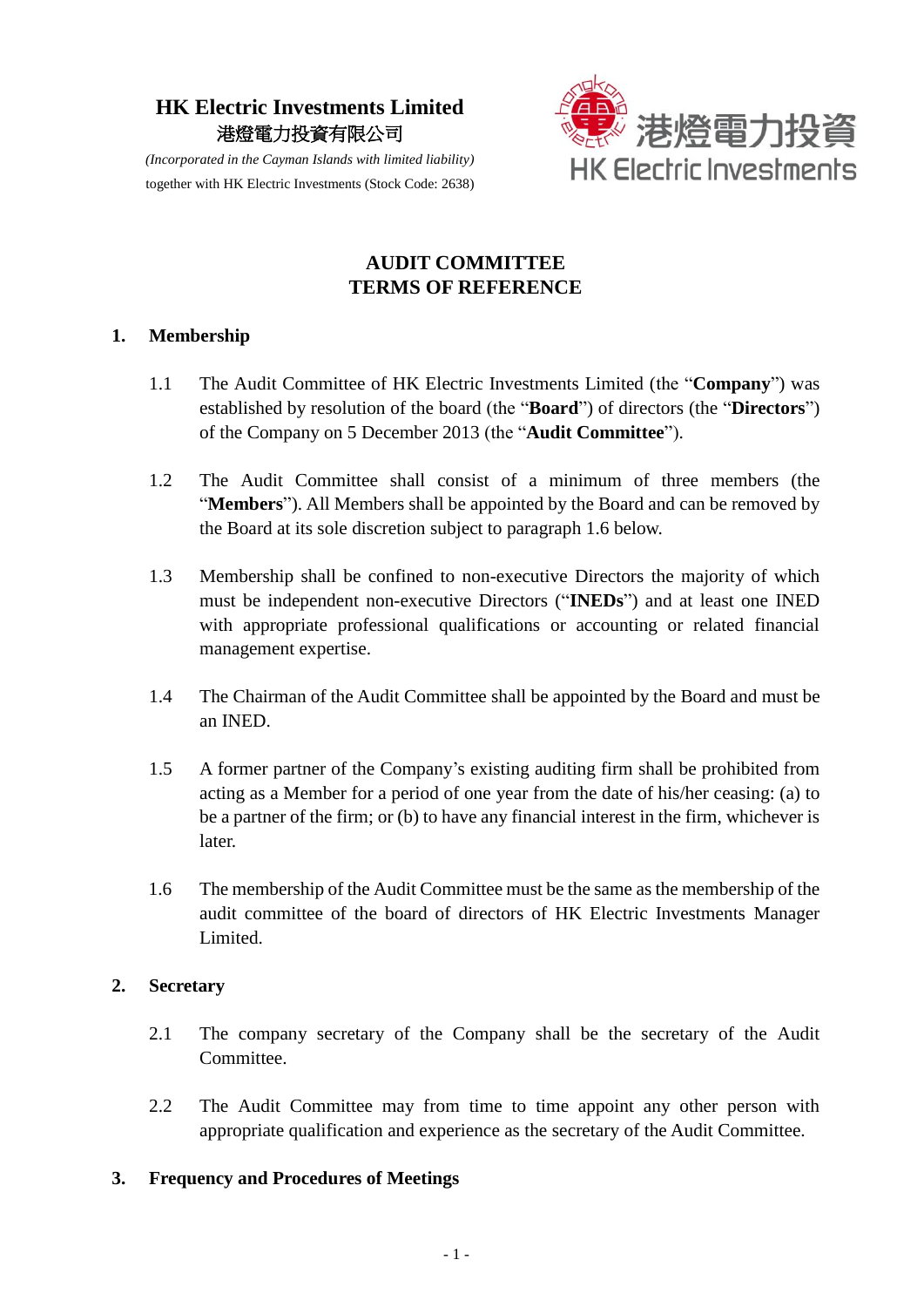- 3.1 The Audit Committee shall meet at least twice each year. The Company's external auditors may request that a meeting be held if they consider it necessary.
- 3.2 Notice of any meeting has to be given at least 14 days prior to any such meeting being held, unless all Members unanimously waive such notice. Irrespective of the length of notice being given, attendance of a meeting by a Member shall be deemed waiver of the requisite length of notice by the Member. Notice of any adjourned meeting is not required if adjournment is for less than 14 days.
- 3.3 The Chairman of the Audit Committee shall act as chairman of a meeting. In the absence of the Chairman of the Audit Committee, the remaining Members present shall elect one of themselves who is an INED to chair the meeting.
- 3.4 The quorum for decisions of the Audit Committee shall be any two Members one of whom must be an INED.
- 3.5 Meetings could be held in person, by telephone or by video conference. Members may participate in a meeting by means of a conference telephone or similar communications equipment by means of which all persons participating in the meeting are capable of hearing each other.
- 3.6 Resolutions of the Audit Committee shall be passed by a majority of votes. Only Members are entitled to vote at a meeting.
- 3.7 A resolution in writing signed by all the Members shall be as valid and effectual as if it had been passed at a meeting of the Audit Committee duly convened and held.
- 3.8 Full minutes and resolutions in writing shall be kept by the secretary of the Audit Committee. Draft and final versions of minutes shall be circulated to all Members for their comment and records respectively within a reasonable period of time after the meeting. Minutes and resolutions in writing shall be made available for inspection on reasonable notice by any Director.

#### **4. Attendance at Meetings**

- 4.1 At least once a year, representatives of the Company's external auditors will meet the Audit Committee without any executive Directors being present, except by invitation of the Audit Committee.
- 4.2 At the invitation of the Audit Committee, the following persons may attend the meeting:
	- (i) the head of Internal Audit or in his/her absence, a representative from Internal Audit;
	- (ii) the Chief Executive Officer and the Chief Financial Officer (or persons occupying the same positions);
	- (iii) other members of the Board;
	- (iv) representative(s) of the external auditor or other external advisers; and
	- (v) other persons proposed by any Director.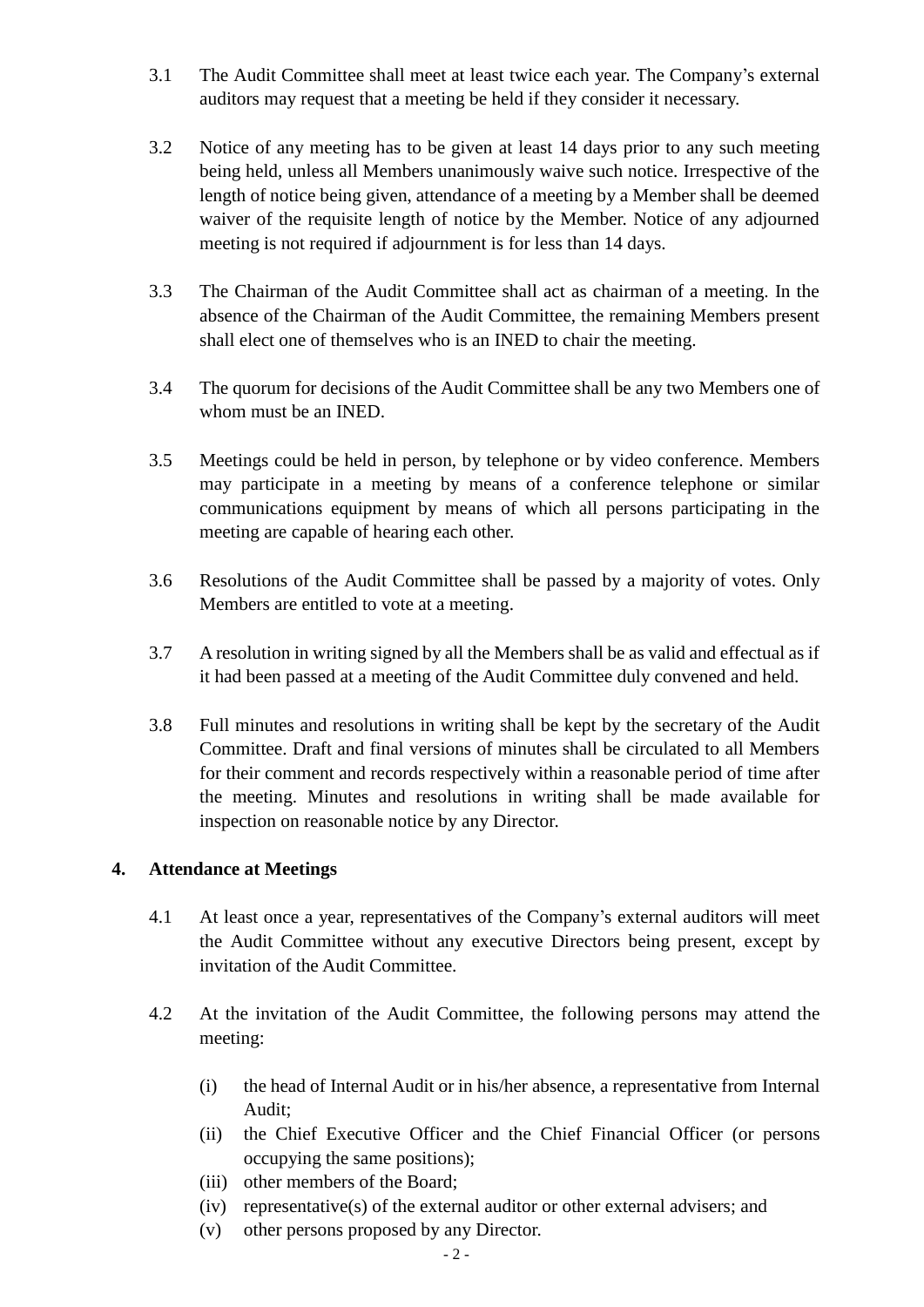## **5. Annual General Meeting**

5.1 The Chairman of the Audit Committee or in his/her absence, another Member, shall attend the Company's annual general meeting and be prepared to respond to any questions from the Company's shareholders on the Audit Committee's activities and their responsibilities.

#### **6. Responsibilities, Powers and Discretion**

The responsibility of the Audit Committee is to assist the Board in fulfilling its audit duties through the review and supervision of the Company's financial reporting system and internal control system. The Audit Committee shall have the following responsibilities, powers and discretion:

#### *Relationship with the Company's external auditors*

- 6.1 to be primarily responsible for making recommendations to the Board on the appointment, reappointment and removal of the external auditor, and to approve the remuneration and terms of engagement of the external auditor, and any questions of resignation or dismissal of the external auditor;
- 6.2 to act as the key representative body for overseeing the Company's relations with the external auditor;
- 6.3 to review and monitor the external auditor's independence and objectivity;
- 6.4 to review and monitor the effectiveness of the audit process in accordance with applicable standards and to discuss with the external auditor the nature and scope of the audit and reporting obligations before the audit commences;
- 6.5 to develop and implement policy on the engagement of external auditor to supply non-audit services, and for this purpose, "external auditor" includes any entity that is under common control, ownership or management with the audit firm or any entity that a reasonable and informed third party knowing all relevant information would reasonably conclude to be part of the audit firm nationally or internationally;
- 6.6 to report to the Board, identifying and making recommendations on any of the above matters where action or improvement is needed;

#### *Review of financial information of the Company*

- 6.7 to monitor integrity of the Company's financial statements and annual report and accounts, half-year report and quarterly reports (if applicable), to review any significant financial reporting judgments contained in them, and in reviewing the reports before submission to the Board, to focus particularly on:
	- (a) any changes in accounting policies and practices;
	- (b) major judgmental areas;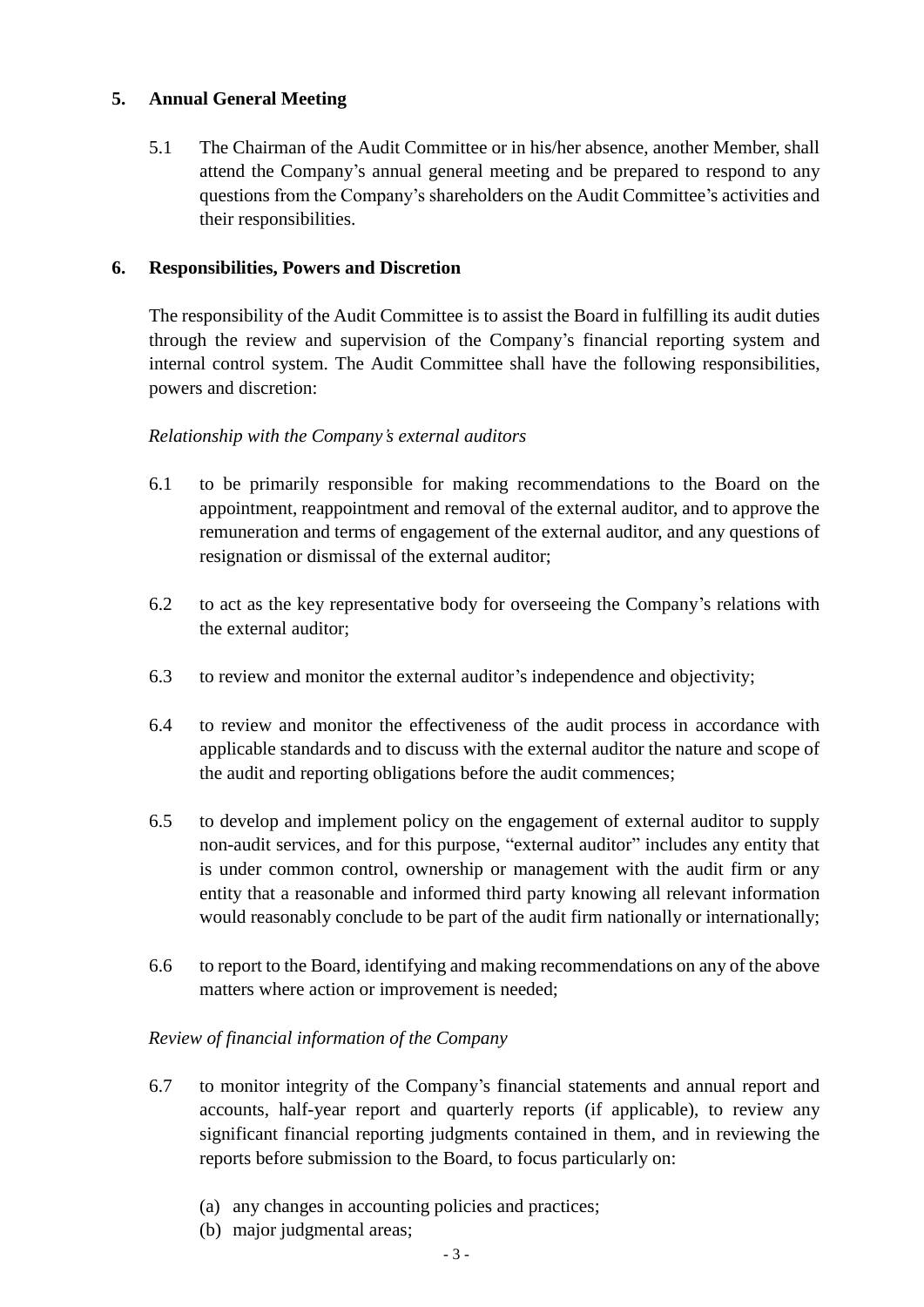- (c) significant adjustments resulting from audit;
- (d) the going concern assumptions and any qualifications;
- (e) compliance with accounting standards; and
- (f) compliance with the Rules Governing the Listing of Securities on The Hong Kong Stock Exchange Limited (the "Listing Rules"), legal requirements and any applicable rules in relation to financial reporting;
- 6.8 In regard to paragraph 6.7 above:
	- (a) Members should liaise with the Board and senior management; and the Audit Committee must meet, at least twice a year, with the Company's external auditor; and
	- (b) the Audit Committee should consider any significant or unusual items that are, or may need to be, reflected in the reports and accounts and should give due consideration to any matters that have been raised by the Company's staff responsible for the accounting and financial reporting function, compliance officer (or person occupying the same position), or external auditor;

#### *Oversight of the Company's financial reporting system and internal control procedures*

- 6.9 to review the Company's financial controls, internal control and risk management systems;
- 6.10 to discuss the internal control system with management and to ensure that management has performed its duty to have an effective internal control system. Such discussion should include the adequacy of resources, staff qualifications and experience, training programmes and budget of the Company's accounting and financial reporting function;
- 6.11 to consider major investigation findings on internal control matters as delegated by the Board or on its own initiative and management's response to these findings;
- 6.12 to ensure co-ordination between the internal and external auditors, and to ensure that the internal audit function is adequately resourced and has appropriate standing within the Company and to review and monitor its effectiveness;
- 6.13 to review the financial and accounting policies and practices of the Company and its subsidiaries;
- 6.14 to review the external auditor's management letter, any material queries raised by the external auditor to management in respect of the accounting records, financial accounts or systems of control and the management's response;
- 6.15 to ensure that the Board will provide a timely response to the issues raised in the external auditor's management letter;
- 6.16 to review arrangements which employees of the Company can use in confidence to raise concerns about possible improprieties in financial reporting, internal control or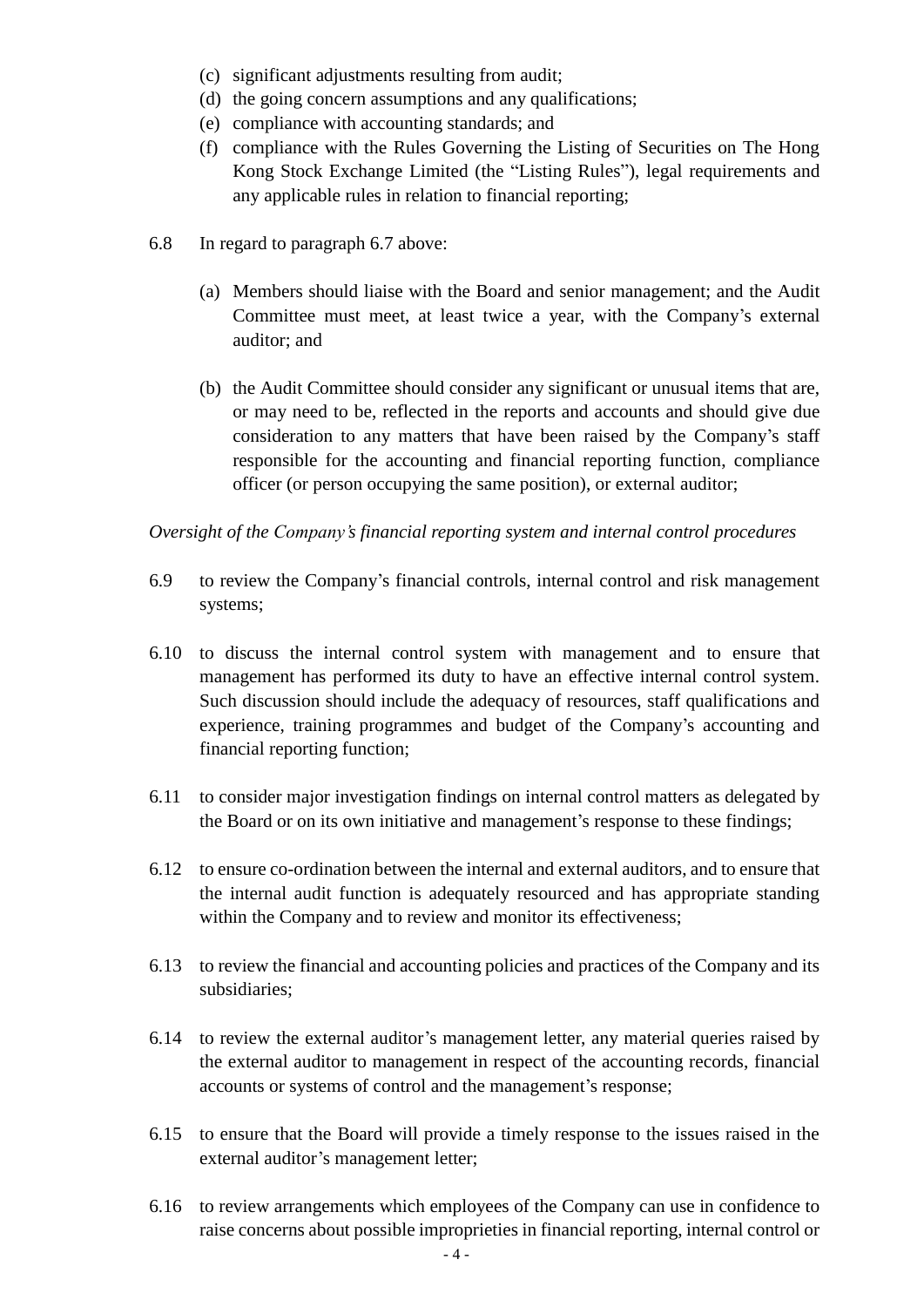other matters, and to ensure that proper arrangements are in place for fair and independent investigation of these matters and for appropriate follow-up action;

#### *Corporate Governance Functions*

- 6.17 to develop and review the Company's policies and practices on corporate governance and make recommendations to the Board;
- 6.18 to review and monitor the training and continuous professional development of Directors and senior management;
- 6.19 to review and monitor the Company's policies and practices on compliance with legal and regulatory requirements;
- 6.20 to develop, review and monitor the code of conduct and compliance manual (if any) applicable to employees and Directors;
- 6.21 to review the Company's compliance with the Corporate Governance Code (Appendix 14 to the Listing Rules) and disclosure in the Corporate Governance Report to be issued in accordance with Appendix 14 to the Listing Rules;

#### *Report to the Board and other matters*

- 6.22 to consider and carry out any other matters specifically referred to the Audit Committee by the Board; and
- 6.23 to report on all of the above matters to the Board.

#### **7. Reporting Responsibilities and Procedures**

7.1 Without prejudice to the generality of the duties of the Audit Committee set out in these terms of reference, the Audit Committee shall report to the Board after each meeting, except on matters where there are legal or regulatory restrictions on its ability to do so (such as a restriction on disclosure due to regulatory requirements).

#### **8. Authority**

- 8.1 The Audit Committee is authorised by the Board to inspect all accounts, books and records of the Company.
- 8.2 The Audit Committee shall have the right to require the Company's management to furnish information on any matter relating to the financial position of the Company, its subsidiaries or affiliates, as may be required for the purpose of performing its duties.
- 8.3 Any Member may, at the Company's expense, seek external independent professional advice or secure the attendance of outsiders with relevant experience and expertise if it considers this necessary in appropriate circumstances to perform his/her duties as a Member.